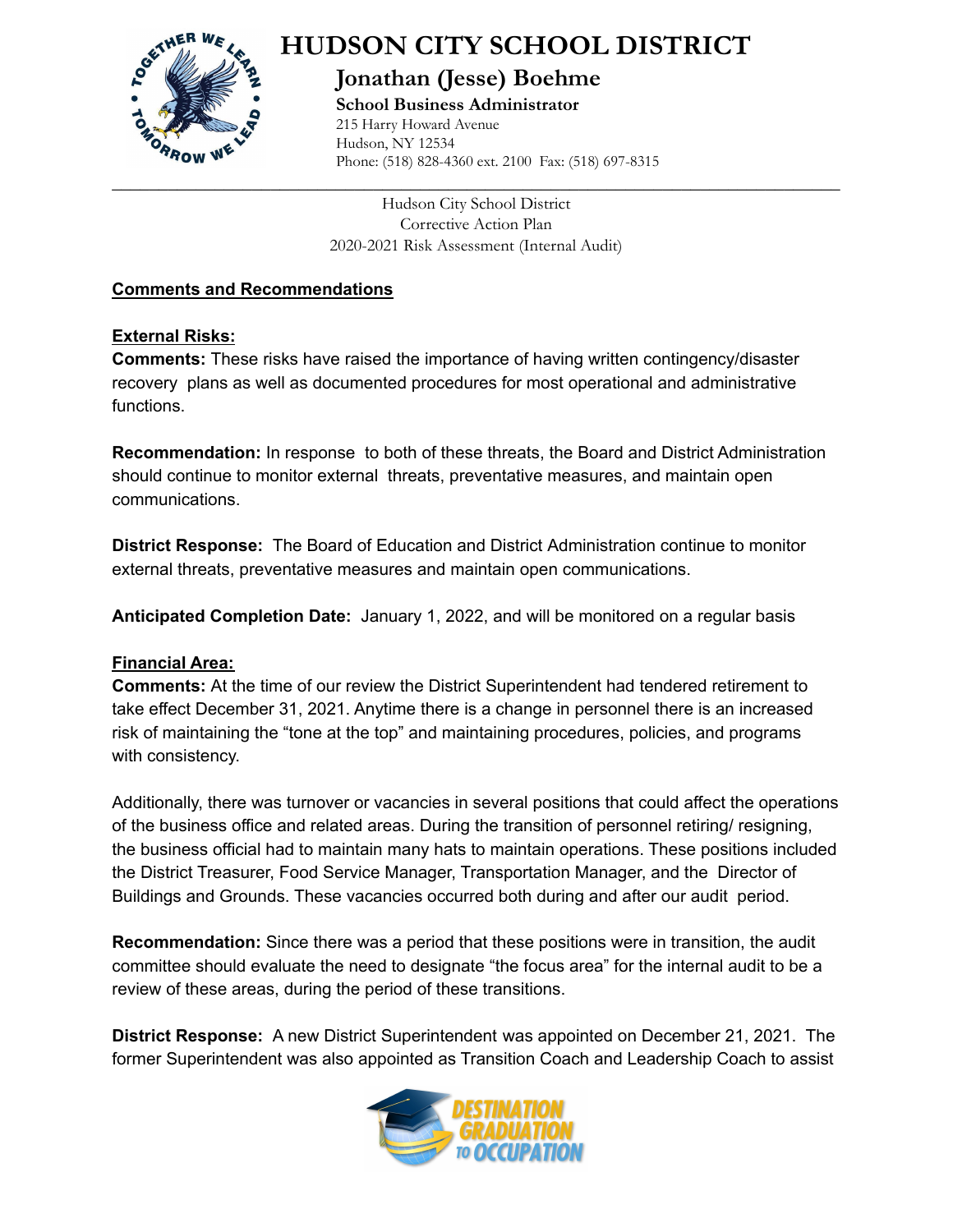in maintaining procedures, policies and programs with consistency. The district also got a new District Treasurer and Director of Buildings and Grounds. We currently use Capital region BOCES for our Food Service Manager. The Business Administrator is still in charge of Transportation.

**Implementation Date:** District Treasurer (August 30, 2021), Director of Building and Grounds (July 19, 2021), Food Service Manager (July 1, 2021), Superintendent (February 1, 2022), and the Audit committee will meet on February 15, 2022 to discuss the focus area for review.

#### **Cash Receipts:**

**Comment:** As mentioned under the previous comment and recommendation, this is an area that was affected by the transition of the Treasurer resigning at year-end. This could adversely affect the risk profile during the period without a Treasurer.

**Recommendation:** Since there was a period that these positions were in transition, the audit committee should evaluate the need to designate "the focus area" for the internal audit to be a review of these areas, during the period of these transitions.

**District Response:** The Business Administrator assumed the responsibilities of the Treasurer until a new treasurer was appointed on August 30, 2021, and the Audit Committee is meeting on February 15, 2022 to discuss a focus area for review.

**Implementation Date:** August 30, 2021, the Audit committee will meet on February 15, 2022.

#### **Payables and Disbursements:**

**Comment:** The internal auditor is in the process of completing the focus area audit from the prior year which was for the procurement of professional services. The audit committee should review the results of this audit. Similar to the previous findings, the resignation of the Treasurer would affect the risk profile of this area. Refer to the previous recommendations.

**Recommendation:**The audit committee should review the results of this audit. Similar to the previous findings, the resignation of the Treasurer would affect the risk profile of this area. Refer to the previous recommendations.

**District Response:** The Audit Committee will meet on February 15, 2022 to review this audit report.

**Implementation Date:** February 15, 2022

#### **Foodservice Operations**

**Comments:** Similar to other areas, the manager of food services resigned and the district switched to outsourcing the management of food service to Capital Region BOCES.